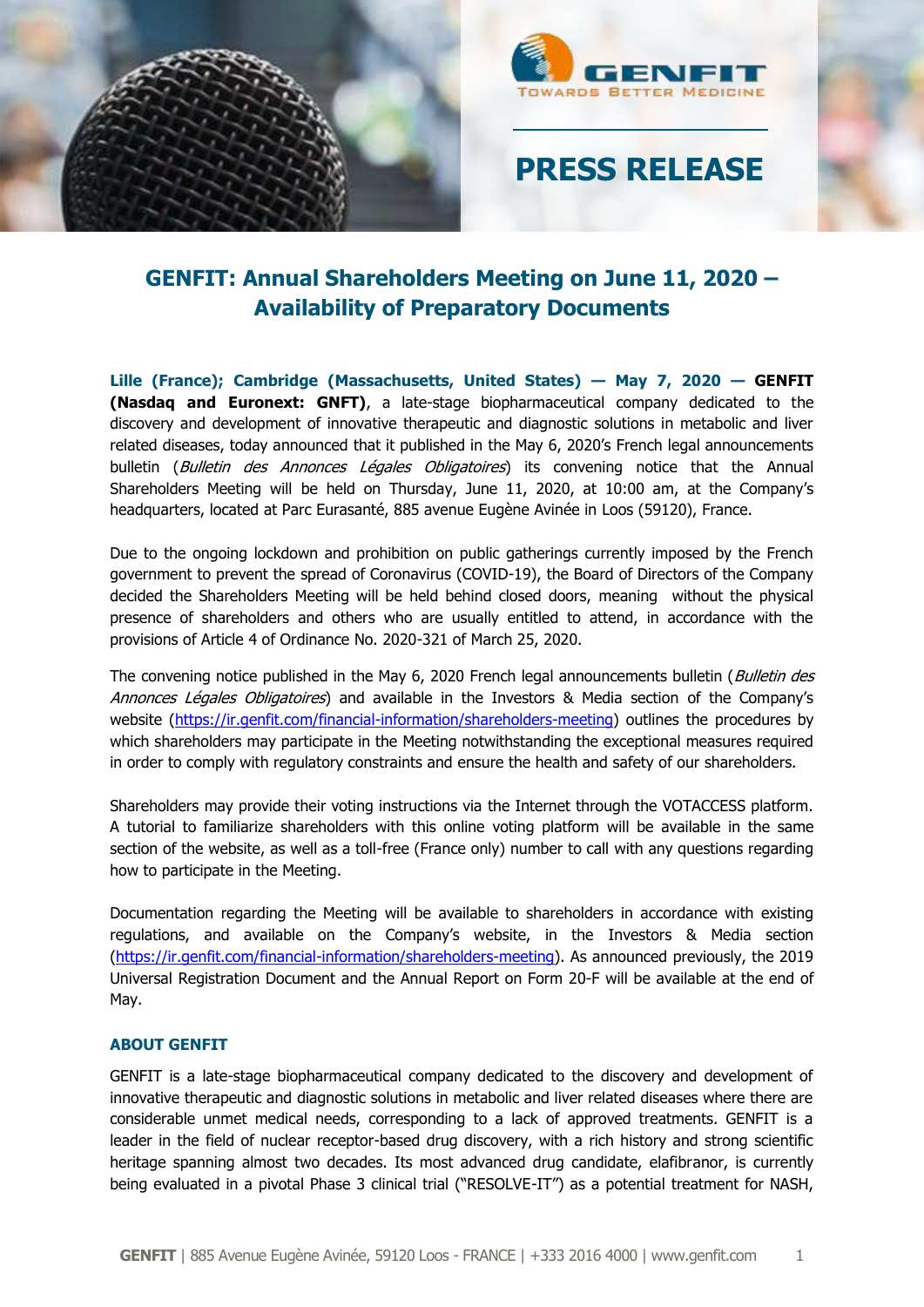



# **PRESS RELEASE**

and GENFIT plans to initiate a Phase 3 clinical trial of elafibranor in PBC. As part of GENFIT's comprehensive approach to clinical management of patients with NASH, GENFIT is also developing a new, non-invasive blood-based diagnostic test, NIS4, which, if approved, could enable easier identification of patients with NASH. With facilities in Lille and Paris, France, and Cambridge, MA, USA, the Company has approximately 200 employees. GENFIT is a publicly traded company listed on the Nasdaq Global Select Market and in compartment B of Euronext's regulated market in Paris (Nasdaq and Euronext: GNFT). [www.genfit.com](http://www.genfit.com/)

### **FORWARD LOOKING STATEMENTS**

This press release contains certain forward-looking statements, including those within the meaning of the Private Securities Litigation Reform Act of 1995, with respect to GENFIT, including forward-looking statements regarding its financial calendar for 2020. The use of certain words, including "believe," "potential," "expect" and "will" and similar expressions, is intended to identify forward-looking statements. Although GENFIT believes its expectations are based on the current expectations and reasonable assumptions of the Company's management, these forward-looking statements are subject to numerous known and unknown risks and uncertainties, which could cause actual results to differ materially from those expressed in, or implied or projected by, the forward-looking statements. These risks and uncertainties include, among other things, the uncertainties inherent in research and development, including related to safety, biomarkers, progression of, and results from, its ongoing and planned clinical trials, review and approvals by regulatory authorities of its drug and diagnostic candidates and the Company's continued ability to raise capital to fund its development, as well as those risks and uncertainties discussed or identified in the Company's public filings with the French Autorité des marchés financiers ("**AMF**"), including those listed in Section 4 "Main Risks and Uncertainties" of the Company's 2018 Registration Document filed with the AMF on February 27, 2019 under n° D.19-0078, which is available on GENFIT's website (www.genfit.com) and on the website of the AMF (www.amf-france.org) and public filings and reports filed with the U.S. Securities and Exchange Commission ("**SEC**"), including GENFIT's final prospectus dated March 26, 2019, and subsequent filings and reports filed with the AMF or SEC, or otherwise made public, by GENFIT. In addition, even if GENFIT's results, performance, financial condition and liquidity, and the development of the industry in which it operates are consistent with such forward-looking statements, they may not be predictive of results or developments in future periods. These forward-looking statements speak only as of the date of publication of this document. Other than as required by applicable law, the GENFIT does not undertake any obligation to update or revise any forward-looking information or statements, whether as a result of new information, future events or otherwise.

#### **CONTACT**

#### **GENFIT** | Investors

Naomi EICHENBAUM - Investor Relations | Tel: +1 (617) 714 5252 | [investors@genfit.com](mailto:investors@genfit.com)